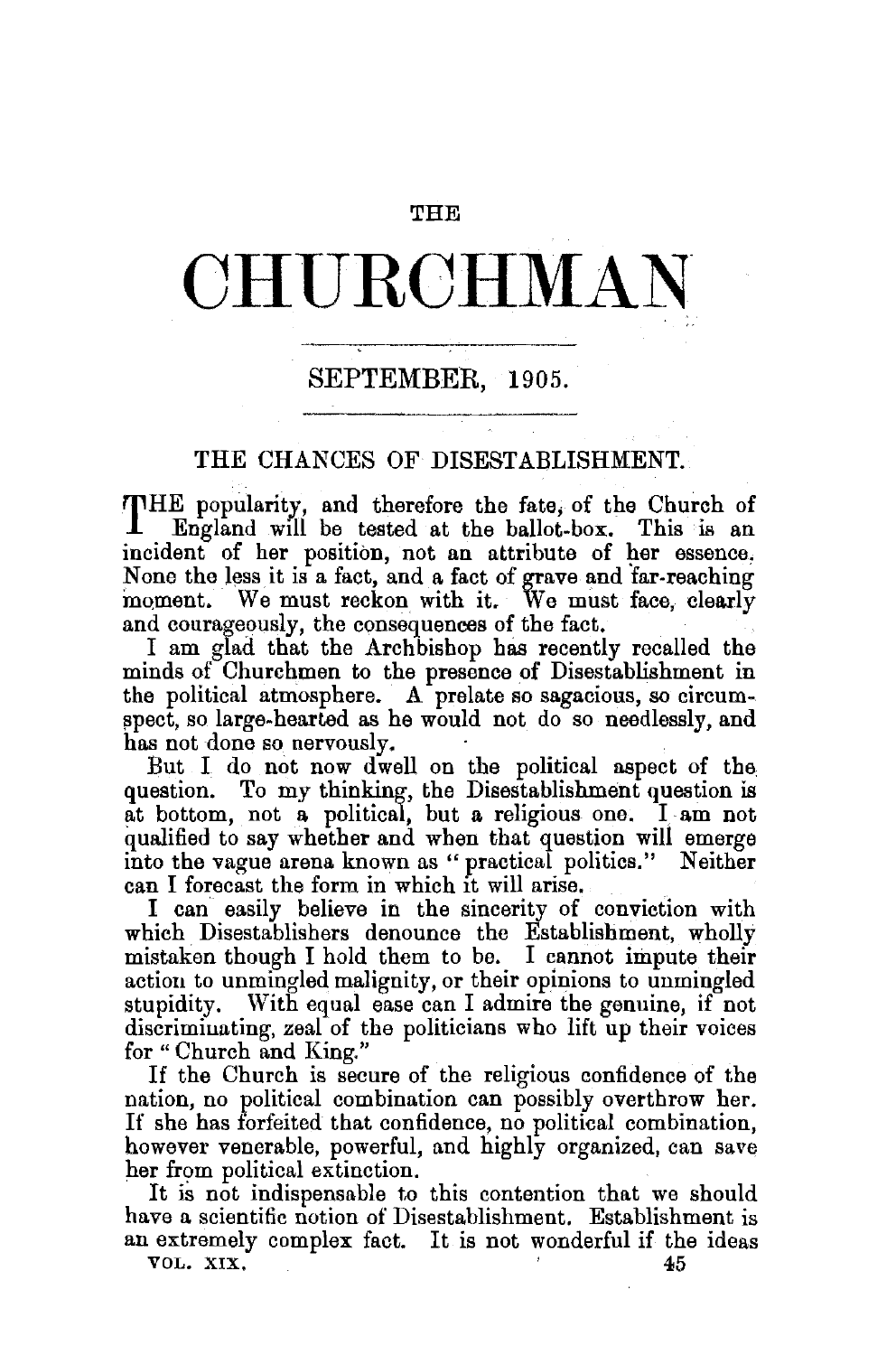about it which prevail should be vague. But those ideas are deeply rooted and tenacious; even if mingled with prejudice, they are potent and respectable.

For that which is epitomized in the term " Establishment" is a series of traditions, sentiments, and arrangements, which extends into remote antiquity. In this series are to be found elements of custom, of historical pageant, and of religious veneration. The Establishment is attached to the national life by a thousand variegated threads. Taken severally they are fragile, but collectively they form a bond intimate, ancient, and strong.

I do not under-rate the strength of either imagination or of sentiment in the hold which the Church has upon the nation. The most obvious proof of this strength has been furnished by the exploits of the Primrose League. Yet I should be sorry indeed to believe that my fellow-countrymen were attached to the Church of their fathers chiefly by ties of sentiment and imagination.

Religion is surely in the Church question the ruling fact. The Church is not a society of esthetics or of antiquaries, but of souls associated for the purposes of salvation. We must look to the religious convictions of the nation as the decisive factor which will outweigh all others when the fate of the

Church is in the balance.<br>And despite many symptoms of decline in religion, I must atill hope that the people of England are so far sensible to the claims of religion that they will not allow the question to be decided on any other issues than those which are properly religious. This is the fundamental position of this article. To It I desire to draw the closest and most patient attention.

To yield a grudging assent to this position is both weak and impolitic. For what chance can the Church have in the impending struggle for national existence if the nation will not acknowledge her as its spiritual mother? And what arguments will then avail for an institution which after fifteen centuries has failed to make the nation realize what all that time has been her *raison d'être*.

I maintain, then, that the Establishment question is in the final resort a religious question. To admit this has an additional advantage. It releases us from the necessity of advocating a theory of religious establishment in the abstract. We are not founding a new commonwealth. We are not debating whether an ancient commonwealth should now<br>establish one of the competing forms of Christianity. We establish one of the competing forms of Christianity. need not be academic in the discussion. The Establishment exists among us. We are confronted with the possibility of a formidable assault upon it by a party bent on its political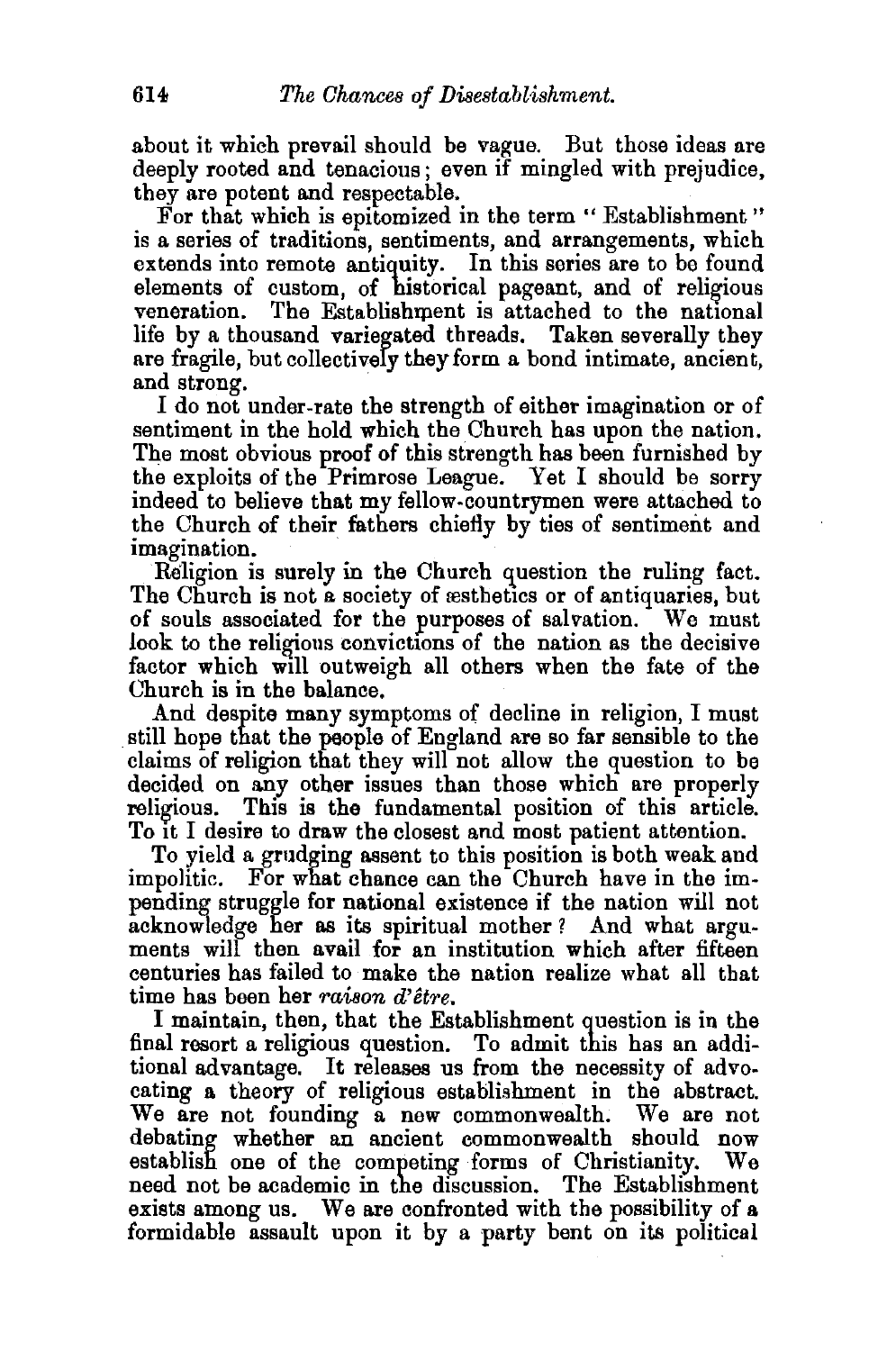extinction. We are determined to repel that assault. We will repel it on religious grounds.

The Church of England stands for a certain conception of Christianity. No fact is more demonstrable than this. Since the Reformation, at all events, she has been known in Christendom as a portion of the grand whole of Protestantism. Deliberately, and in her own fashion, she at that epoch elected to secede from the Roman oppression. Her action was necessitated by the religious conviction of her children. Her attitude was finally revealed and fixed in the Thirty-Nine Articles of Religion and in the Book of Common Prayer. She became the National Church on the basis of the Reformation settlement. This must be frankly recognised. But this is not all. The Church owes her national position to another cause of a kindred order. She was accepted as national because she was felt to be the expression of the nation's yearning after personal liberty and after political independence. It is this element in the Church which is sometimes nicknamed Erastianism. Erastian she certainly is not, in origin or essence.

But it cannot be denied that at times in her history she has breathed the Erastian spirit, and used the Erastian vocabulary with deplorable facility. These, however, were abuses of her privilege. They were reprehensible and calamitous. But they were only flaws in the mirror designed to reflect the English national life-transient, not indelible, blemishes.

Described broadly, in theological terms rather true than technical, the Church stands before the national mind as upholding the beliefs following : She stands committed to *an open Bible,* without the " muzzling order " of "tradition " or " patristic consent." She is committed to a view of the Christian ministry decisively anti-sacerdotal. We have the Pope's authority for this. She stands committed to a doctrine of Justification, substantially that of Luther, and wholly opposite to that so eloquently and subtly recommended by Newman in his" Lectures on Justification." She proclaims that "man is justified by faith alone." She stands committed to a rejection of the Mass, and to the necessity of faith for a true and worthy reception of the Lord's Supper. She stands committed to the abolition of the Confessional, and to all that the Confessional implies. She stands committed to the repudiation of the Pope's monarchy over Christians. She is prepared to guide and govern herself under Christ and through His Spirit and Word.

Eight out of every ten Englishmen feel that these are the doctrines of the National Church. I do not mean that eight out of ten Englishmen can give a reasoned defence of these doctrines ; or can prove their truth by texts from the Bible ;

 $45 - 2$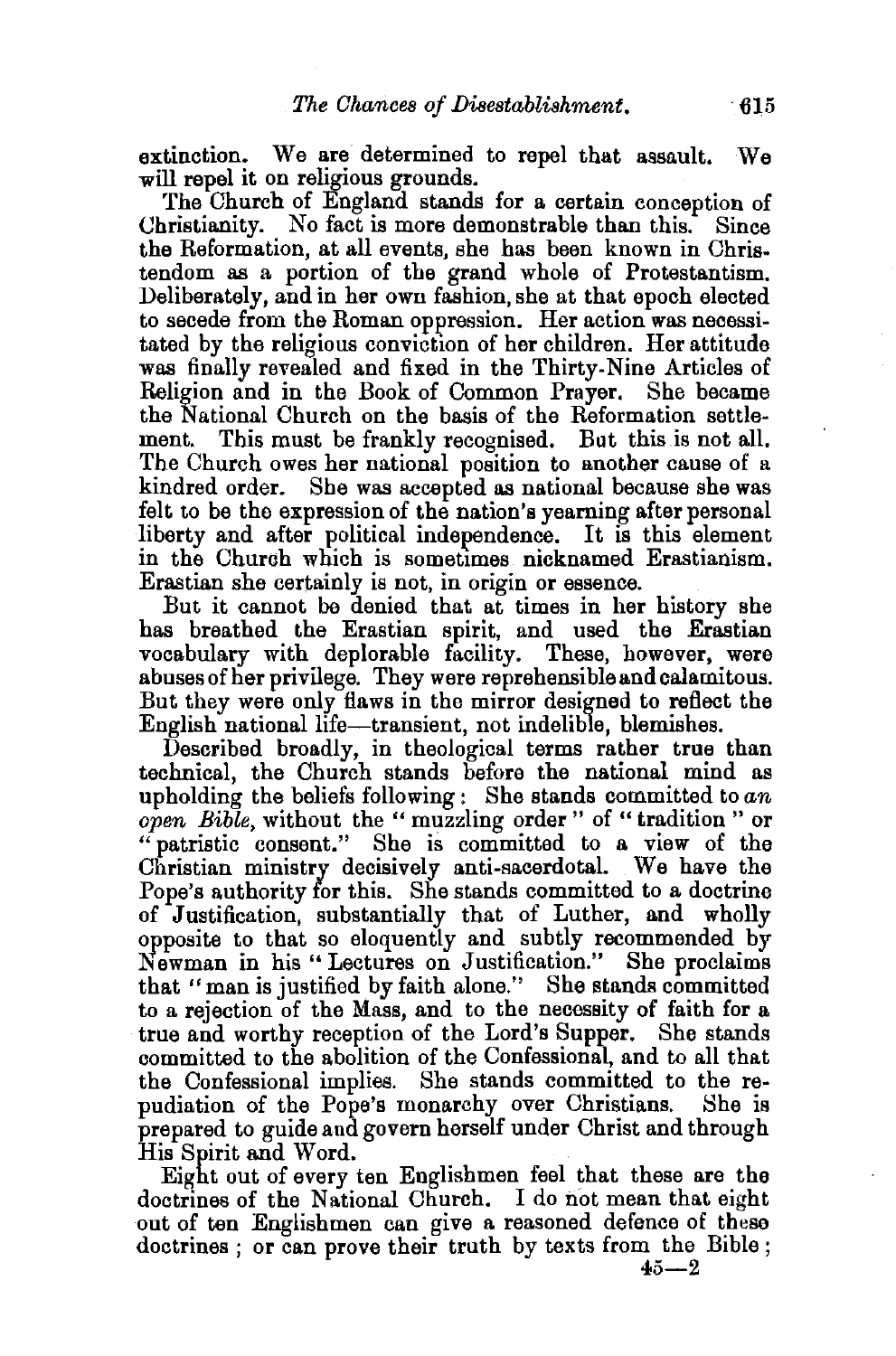or can say how the Church came to hold and to teach these doctrines. I do mean, however, that most Englishmen know that the Church does teach these doctrines, and, moreover, that these doctrines are true if there be any truth in Christianity at all.

Englishmen may, without discourtesy, be said to have small taste for speculative theology. Yet to infer from this that they are indifferent to theological truth would be a hardy impertinence.

I suspect that most Englishmen at first value the national Church for two reasons. First, they believe that she respects the right of access to God on the part of every man as such. Secondly, they believe that she has cherished national independence, and this has fostered national expansion. These beliefs are sometimes denominated the right of private judgment and of individual liberty. They appear to have ever been the things most highly prized by Englishmen in the inventory of the soul. And because he has, on the whole, found that the Church respected these beliefs, he has respected the Church.

We may regard these beliefs as forming to the average Englishman an equivalent of the theology of the Reformation. They are a practical compendium of Protestantism. They have been extracted from a mass of lessons and traditions. They furnish a test of dogmas and of ceremonies. They result from a candid and common-sense inquiry into abstruse and complex matters concerning his soul. They serve his turn well; at least, in the elementary stages of religious life.

Two instances are furnished by our history of the spirit in which Englishmen regard the Church. The national heroes in religion are certainly Wyclif and .Cranmer. Each of these was a good Christian. Each was a great divine. But neither Wyclif nor Cranmer obtained his peculiar place in the affections of his country because he was eminent in piety or learning, but because he was a vigorous defender of national rights in connection with religion.

I do not disparage W yclif's services as translator of the Bible, as Evangelical teacher at Oxford, as founder of itinerant preachers, as castigator of clerical irregularities. For all these England held him in honour then, and has held him in honour ever since. But his ascendancy over the nation's heart was due not to these so much as to his fearless denunciation of Papal encroachments upon the liberties and revenues of

England.<br>The history of Cranmer illustrates this point even more clearly. Professor Pollard, the Archbishop's latest biographer,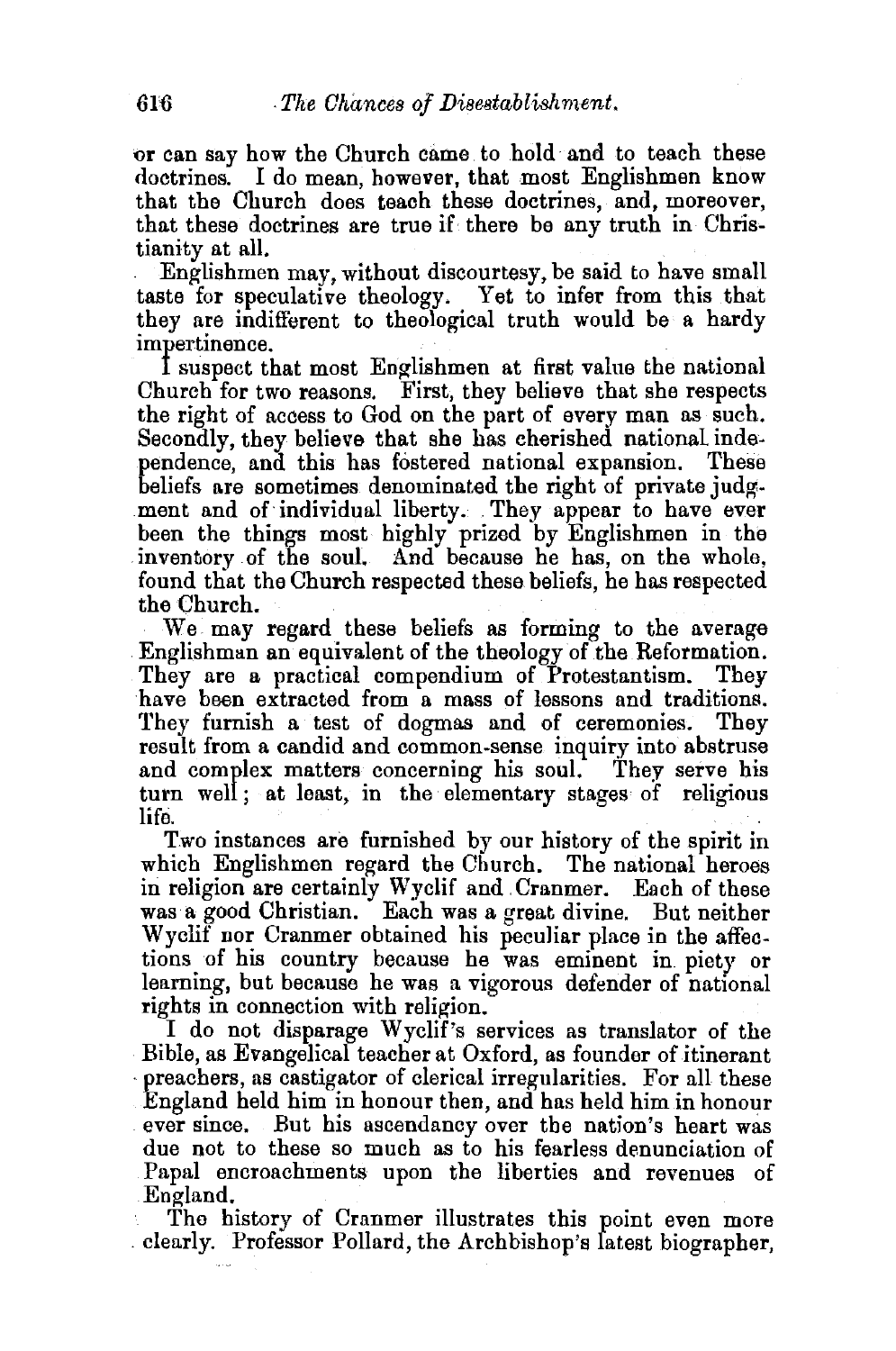no less than good old Strype, establishes this view. That Cranmer had exceptional learning, that he was a speculative divine, that he was a steady reformer of Church abuses, that he was a master of devotional English, are facts which not even Jesuit malignity has been able to disprove. But that which endeared the Archbishop to the heart of England was his courageous and judicious resistance to the claims of the Papacy, his steady maintenance of the royal supremacy, and his willingness to remodel or repeal the canon law.

Sacerdotalism is hostile to both the convictions so long and so warm]y cherished by Englishmen. It is hostile by its very nature. History also furnishes numerous instances of the hostility. Contemporary experience confirms it. Has any great movement in favour of liberty ever been headed and organized by the priesthood? Have countries in which the sacerdotal theory of the Church has prevailed been conspicuous for the liberty of their institutions in public or private life? Are Ireland, Spain, Portugal, and Austria lands which will be naturally and generally cited as typically free and enlightened? Was Philip II.—the most stern and inflexible of Catholic monarchs-a ruler such as a free people would spontaneously elect? Was Louis *XIV.* a model for the imitation of constitutional sovereigns?

It is, indeed, certain that the very nature of the priestly notion of Christianity cannot coexist permanently with the two things which Englishmen hold supremely dear. For that notion of the Church involves the subjugation of the laity to the clergy in all departments of life and of thought, and a subjugated laity can never make a free people.

No more cogent proof of the essential opposition between sacerdotalism and liberty can be required than that which is found in Newman's "Apologia" for his own life. Newman's genius, capacity, and learning are admitted by all men,. His Catholic orthodoxy was unimpeachable. He must be accepted as a witness above suspicion. Did Cardinal Newman, the champion of modern Romanism, so express himself as . to inspire us with the belief that he and his Church were friendly to liberty? The answer is plain. He argued in favour of everything that is most opposed to liberty. He defends the doctrine of the infallibility of the Church. He vindicates the exercise of those ecclesiastical prerogatives which have often been employed to punish by physical force departures from the Pope's will and the Pope's creed. He extenuates the acts oi the Inquisition—of the persecutions by which the Waldenses, the Protestants, the Jansenists, were crushed. Let us hear him $\pm$ 

" St. Paul says in one place that his apostolic power is given him to edification and not to destruction ; there can be no better account of the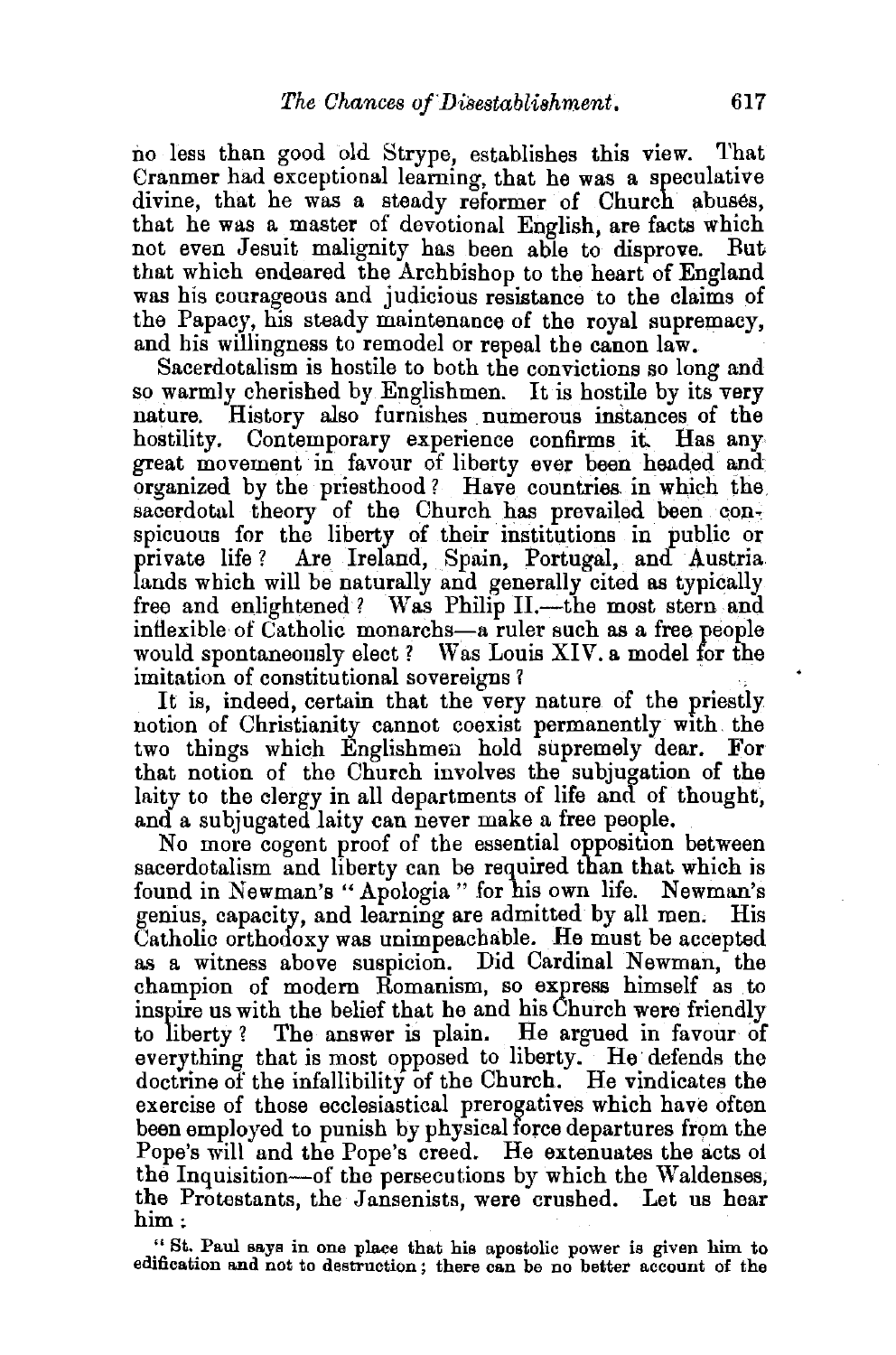infallibility of the Church.  $\ldots$ . What have been its great works? All of them in the distinct province of theology. To put down Arianism, Eutychianism, Pelagianism, Manicheism, Lutheranism, Jansenism. Such is the broad result of its action in the past."1

"The Catholic Church claims not only to judge infallibly on religious questions, but to animadvert on opinions in secular matters which bear upon religion, on matters of philosophy, of science, of literature, of history, and it demands our submission to the claim. It claims to censure books, silence authors, and to forbid discussion. . . . I think history supplies us with instances in the Church where legitimate power has been harshly used. To make such an admission is no more than saying that the Divine treasure is in earthen vessels."<sup>2</sup>

If Newman, a mild English exponent of the Roman system, writes thus, what may not be expected from Ultramontanes ? "If they do these things in the green tree, what will be done in the dry?" The question may be succinctly answered by a quotation from" The Pope and the Council," a book by Janus, which appeared at the time of the Vatican Council, 1869. It was then the Church of Rome defined that attitude of antagonism towards modern life from which she has never receded, nor, indeed, can recede, since the dogma of infallibility has made the definition perpetual. In that book the following words are quoted by Janus from the Jesuit Schneemann:

" As the Church has an external jurisdiction she can impose temporal punishments, and not only deprive the guilty of spiritual privileges.  $\ldots$ The love of earthly things, which injures the Church's order, obviously cannot be effectively put down by merely spiritual punishments. It is little affected by them. If that order is to be avenged on what has injured it, if that is to suffer which has enjoyed the sin, temporal and sensible punishments must be employed. . • • Among these Schneeman reckons fines, imprisonment, scourging, and banishment."3

Janus himself sums up the position of affairs created by the Pope's acts and doctrines thus:

" It follows that they are greatly mistaken who suppose that the Biblical and old Christian spirit has prevailed in the Church over the medieval notion of her being an institution with coercive power to imprison, hang, and burn."4

I have made these quotations to prove that sacerdotalism and liberty cannot dwell together. I think that the proof is unimpeachable and complete.

Now, there is a close affinity between all forms of sacer~ dotalism. Whether Roman or Anglican, it breathes one spirit and has one end. In England it is held in restraint by public opinion and by a vigorous Protestantism, ever on the watch. But no one can disprove the assertion that there

| <sup>1</sup> "Apologia," Longman's edition, p. 253. | $2$ <i>Ibid.</i> , p. 257.         |
|-----------------------------------------------------|------------------------------------|
| <sup>3</sup> "The Pope and the Council," p. 10.     | $\frac{4}{3}$ <i>Ibid., p.</i> 12. |

 $\sim$